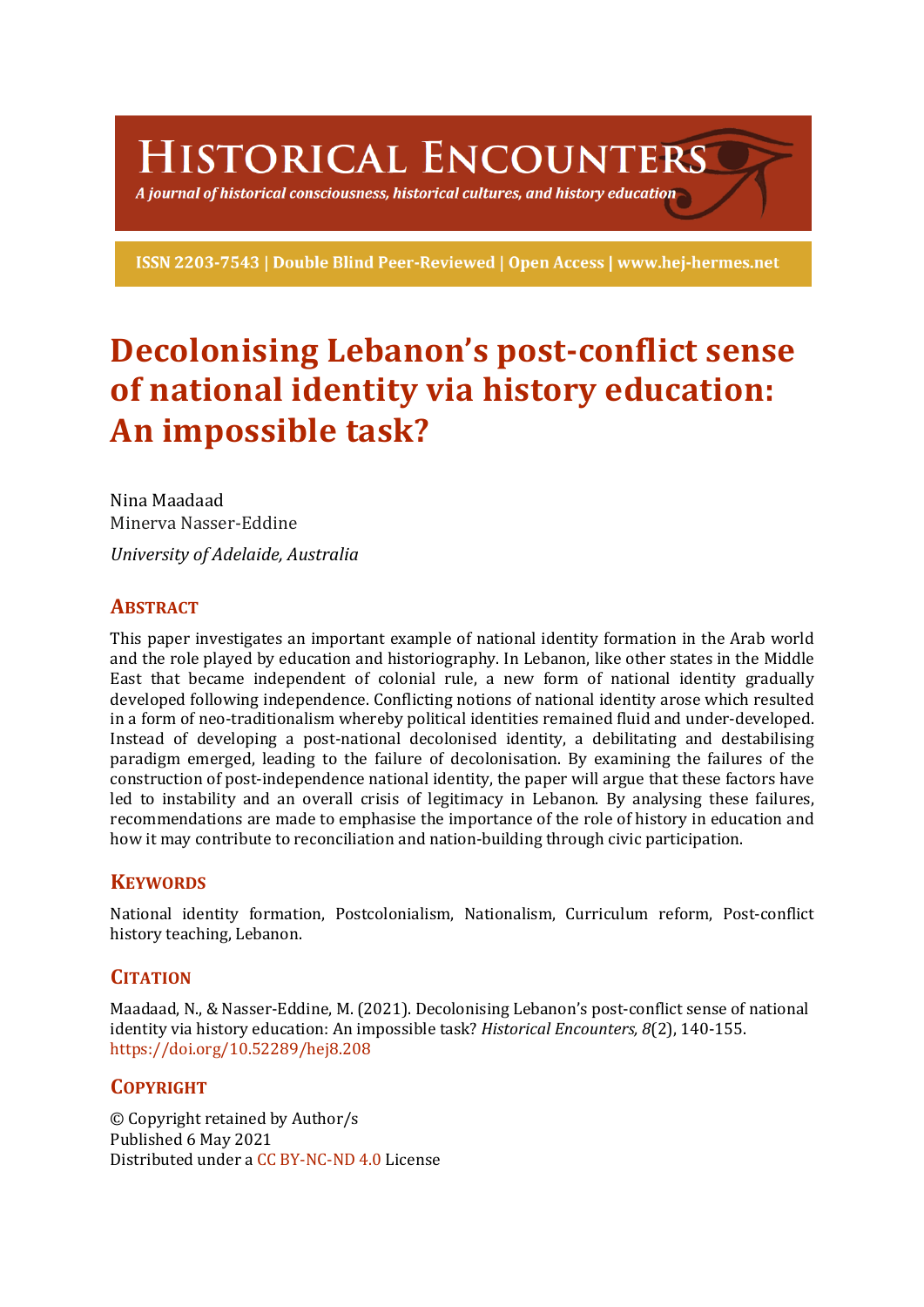## **Introduction**

"All *means all!"* has become the popular slogan of Lebanese nationals since mid-October 2019. From late 2019, hundreds of thousands of Lebanese have challenged centuries of primordial and political control in demanding a new government free of the corruption and political partisanship that has blighted the Lebanese political and social landscape for decades. The protestors succeeded in forcing the government to resign, and ongoing protests have continued to criticise the entire political class as politically corrupt.

Whilst the credibility of traditional political leaders has been undermined, a new wave of nationalism is emerging among Lebanese demonstrators. Regardless of sect, political orientation and geographical location the majority of Lebanese have been united by disgust at an ongoing lack of basic services, poor employment and/or education opportunities, and the lack of institution building. Reports of cronyism, nepotism and political scandals continue in this new landscape where ordinary citizens are emboldened to express their views. Thus, when the slogan 'all means all' is spoken, a new type of political national identity is emerging – one that is seen in this paper as linked to a need for a de-colonised post-war Lebanese identity.

Historically, Lebanon's national political identity and culture has been shaped by three prominent and deeply entrenched realities: first, primordialism (traditional, tribal, religious, sectarian, patriarchal and parochial forms of identity); second, Arab nationalism; and third, state nationalism. These three influences have each, in turn, built upon existing variables and contributed to the formation of national identity. This overlaying of identities has produced contradictory dynamics in nation-building and inherently unstable foundations that threaten to undermine the formation of any cohesive post-colonial national identity. This article argues that post-independence national identity in many Arab countries such as Lebanon has been unsuccessful for three reasons which are closely interconnected. These are based on the many existing political-cultural identities in the Arab region, international and intra-regional interference, and legitimacy problems in Arab politics.

In turn, this highlights one of the major complexities of national identity formation in the Arab world – especially in the case of Lebanon's heterogeneous character and its approach to historiography. Like many newly independent states in the Middle East, a form of unifying national identity was invoked gradually when independence was achieved, or directly after. Conflicting notions of national identity arose which resulted in a form of neo-traditionalism whereby political identity neither discarded its primordial characteristics nor built upon them. Instead of developing a post-national decolonised identity, a debilitating and destabilising paradigm emerged, leading to the failure of decolonisation. By examining the failures in constructing post-independence national identity, the paper will argue these factors have contributed to an overall crisis of legitimacy in Lebanon and ongoing instability. The fractured and multilayered history of Lebanon as has been described by Wettig (2004, n.p.) as follows:

> Some call the Phoenicians our ancestors. Others call them the people who were previously in Lebanon. Some say the French were a mandatory power who were here at the request of the Lebanese. Others say they were colonizers.

This paper will first detail the importance of creating a cohesive national identity in post- colonial and post-conflict in Lebanon, which endured 15 years of bloodshed from 1975-1990. Creating and maintaining a cohesive national identity is fundamental to successful decolonisation and successful post-war reconciliation. The 'colonisation of political thought' has been an enduring phenomenon since Ottoman rule to the present time. The region's inhabitants have had a number of identities imposed on them ranging from: a broad Ottoman-Islamic colonial entity; then one based on European colonial constructs, followed by a pan-Arab identity; and a state national identity in some countries based on Islamic ideals. The formation of a re-framed national Lebanese identity is required for a successful move to sovereignty, independence and full participation in the international community. This assertion will be supported here by a literature review which examines relevant post-colonial theory.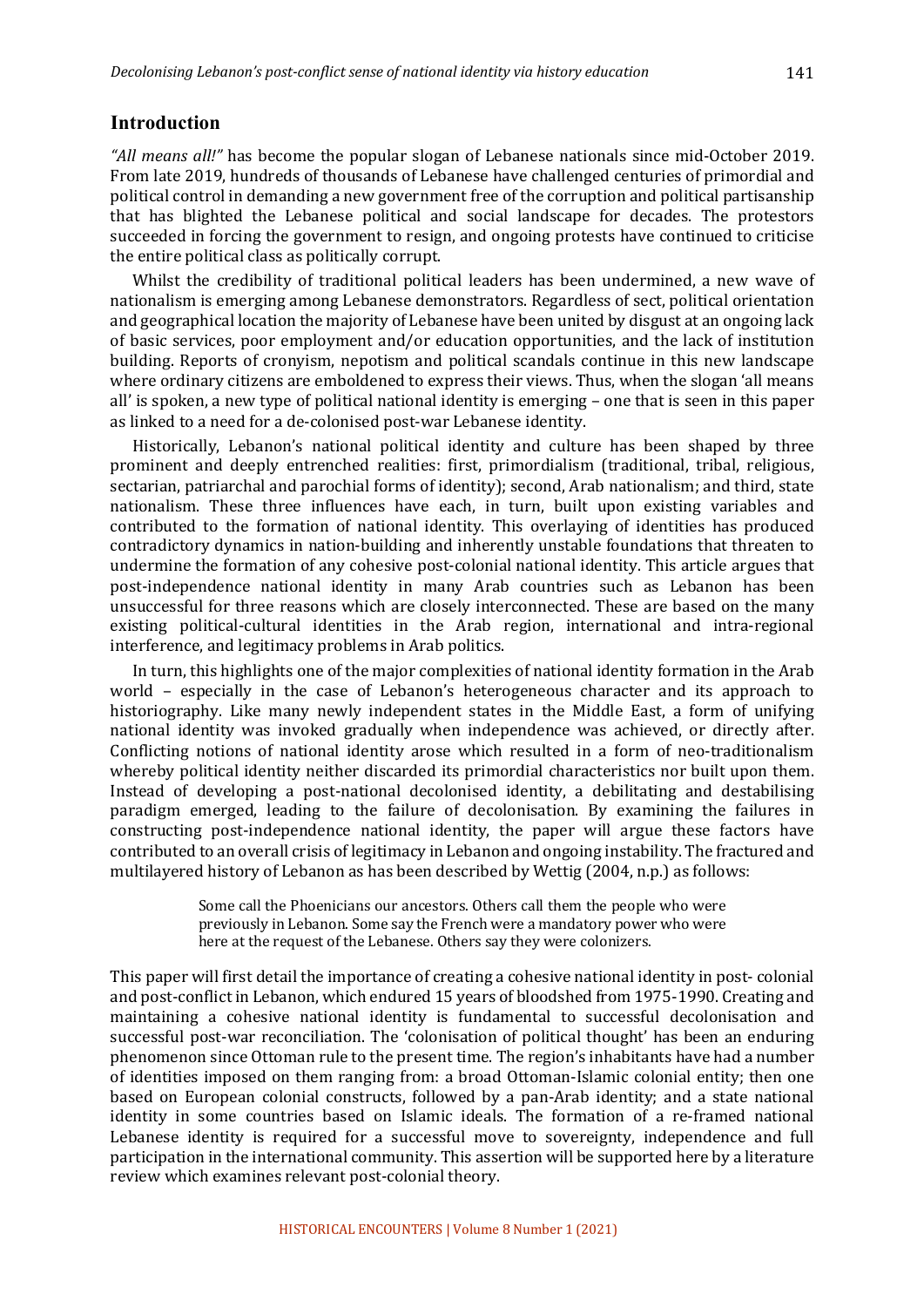Finally, this will lead to examining how the Lebanese government is going about de-colonising and re-constructing Lebanon's national identity via its education system. Highlighted here is one of the major complexities of national identity formation in the Arab world and the role education and historiography play. To understand the roots of Lebanese national identity it is crucial to highlight significant political and historical developments. It is necessary to examine the direct influence of Ottomanism on present day Lebanon, and how its subsequent disintegration and loss to the Europeans led to the formation of the state. By revisiting this historical period, it will pave the way to understanding better the nature of contemporary Lebanese national identity. The paper will explain what has occurred since the end of the Lebanese civil war (acknowledging that there is still much conflict in other forms), the creation of a new curriculum and its impact on reconciliation and nation-building. This paper draws primarily on empirical evidence but also upon interviews undertaken by the lead author. By analysing past failures, recommendations are made whereby the role of history pedagogy and practice is given greater prominence in education, especially in terms of contributing to reconciliation and nation-building.

## **Historical context and background**

It is important, first, to provide readers with some historical context. Past political challenges have contributed to the post-war approach to the history curriculum and its application in Lebanon. It is necessary that the complex layers of Lebanon's history be re-examined in order for reconciliation to commence, a sense of closure to arise among its inhabitants and ultimately (possibly?) a sentiment of cohesive nationhood to emerge. The territory known as 'Lebanon' today has been invaded, occupied and colonised by many empires and countries, and historically was part of the Syrian Fertile Crescent or geographic Syria. The most prolonged and consequential occupation was by the Ottoman Turks that lasted almost four centuries, from the early sixteenthcentury until 1918. During the Ottoman period significant autonomy was granted to the area of Mount Lebanon in particular. The end of the First World War saw the disintegration of the Ottoman Empire and a secret agreement between the French and English to divide the lands of the Middle East. Lebanon in effect became a French mandate. The area was – and continues to be – ethnically and religiously diverse, more so than other parts of the Middle East. As a result of the shifting empires and foreign rule the geographic makeup of the area changed too. For example, the Christian Maronites were originally from the Valley of Orontes (beginning in modern-day Lebanon and crossing north through Syria, Turkey and turning westward encompassing parts of the Mediterranean coast).

The Ottoman occupation was marked by feudal competition and antagonism which characterised the politics of Mount Lebanon. This rivalry was both cross-sectarian and intraconfessional, a situation in marked contrast to other Ottoman provinces. Lebanon's stability (such as it then was) was based on feudal relationships and its power structure (El Khazen, 2000). The divisions were further magnified in the mid-nineteenth century with the enforcement of the *mutasarrifiyya* (administrative) political structure, which resulted from these and other sociopolitical and economic factors. This was a precursor to greater intervention by European powers in the Lebanon. The end result was regional political interference, European intervention, the establishment of a committee of great powers and Istanbul's determination to maintain its borders and sovereignty which helped to create conditions whereby the Maronites were compensated. This was at the cost of the Druze, $^1$  both politically and socio-economically, and contributed to Maronite nationalistic ideals of creating a 'Little Lebanon'.

It was thought that the *mutasarrifiyya* assisted the Maronites in establishing the foundations for an independent Christian Mount Lebanon, making them demographically, politically and economically dominant. Moreover, the Maronites considered Mount Lebanon as their homeland and saw the *mutasarrifiyya* as a means to attain their own independent state. However, the Ottomans were not willing to forego all their political power in the region and leave it to the whims of ethnic cleavages or feudal families. Rather, an Ottoman governor was appointed to oversee the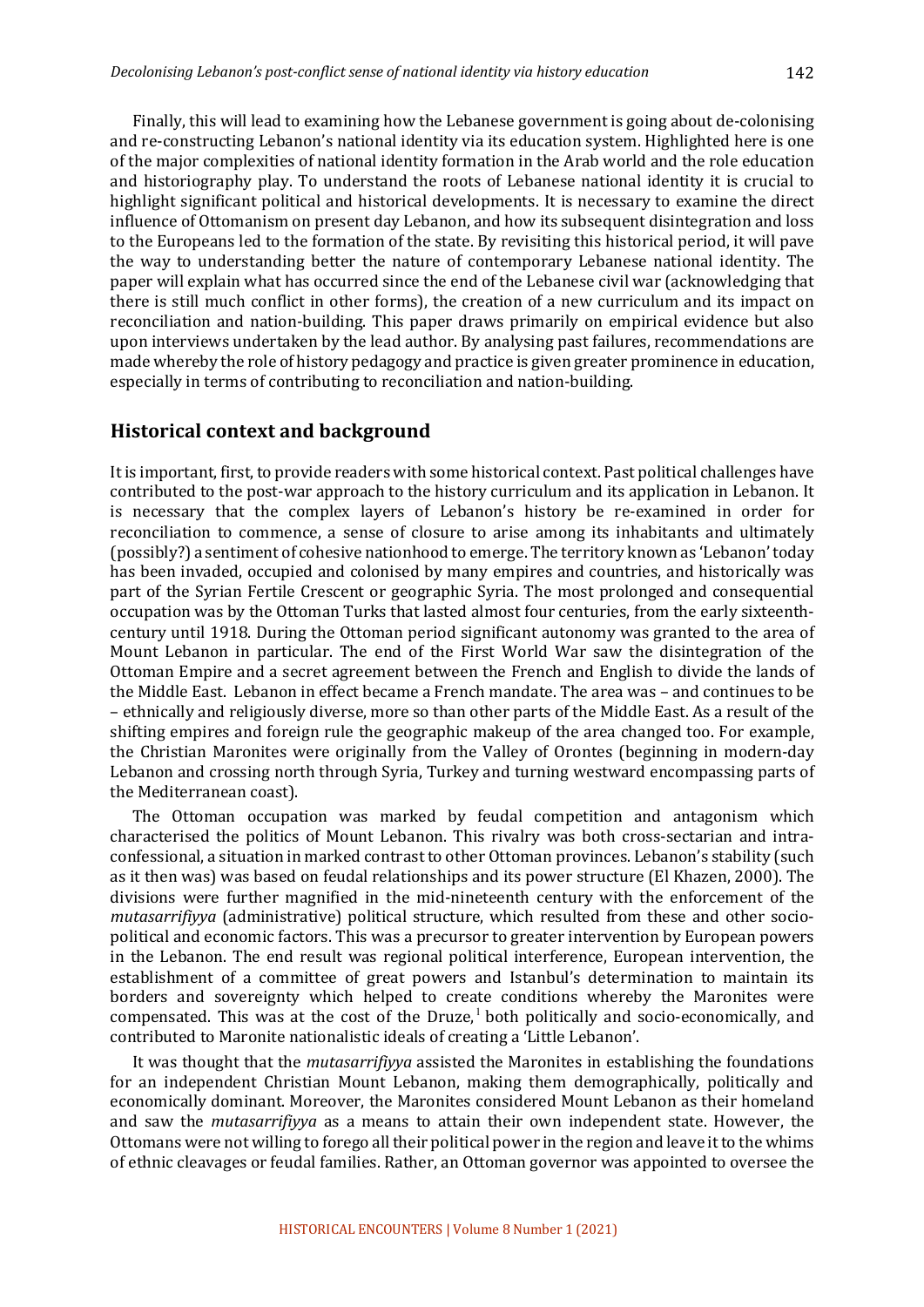everyday running of the *mutasarrifiyya*. This in turn further assisted in developing a quasinational consciousness amongst the *mutasarrifiyya* inhabitants.

Although sectarian disorder remained controlled until the twentieth-century, the Ottoman system of cantonisation, exclusion and subjugation of minorities remained in force against non-Sunni Muslim communities. It compromised the notion of a future 'Lebanese' nationhood emerging. This was a diverse ethnic society, albeit one which predominantly held onto narrower notions of political belonging based on primordial chauvinism. Although Western influence and colonisation provoked the sectarian and ethnic divide amongst Arabs and other inhabitants of the region, the seeds of ethnic conflict were initially sown during the Ottoman period when the *millet<sup>2</sup>* policy was enforced against non-Sunni inhabitants and through the implementation of other divisive policies such as the *imarah* (rank or office of the Emir) and *mutasarrifiyya* systems.

The negative ramifications of such a political system were manifold. First, the *mutasarrifiyya* system was a colonially imposed construct, imposed by the Europeans (notably the French) and enforced by the Ottomans. Second, the system forcibly divided people along confessional lines, although identification along confessional lines was not a prominent form of identification at that time. Third, it contributed to the division among Lebanese citizens in the early twentieth-century by endorsing the concept of Lebanonisation or Balkanisation as opposed to nationalism whether it was in the form of a multi-sect inclusionary Lebanon, Arabism or greater Syria. Fourth, this system in turn set the foundations for the 1926 Constitution and the 1943 National Pact, which effectively endorsed the reinforcement of traditional primordial forms of identity dressed in a cloak of modernity. All 17 ethnic and religious cleavages were recognised by the newly established political system introduced by the French in the form of consociational democracy.<sup>3</sup>

In 1920 the French annexed various Ottoman provinces and created a 'state of Greater Lebanon.' Since then Lebanon has endured several civil wars, the main and most destructive one being that of 1975-1990. As the conflict progressed and evolved in nature so did the reasons, but the three most enduring themes which were revisited repeatedly were those of: reforming the political system; the national identity of Lebanon; and Lebanon's sovereignty (Abul-husn, 1998). The Taif Agreement, otherwise known as the National Reconciliation Accord, or Document of National Accord, was signed on 22 October 1989. It officially terminated the civil war and gave social, political and legal experts the necessary tools to re-examine Lebanon's process of nationbuilding and conflict resolution. A new power-sharing formula between the prominent Lebanese communities and different militia chieftains was accepted via peaceful means. In turn, the Taif agreement 'reinforced confessionalism by reforming it' (Asmar, Kisirwani & Springborg, 1999, p. 1) and it was ratified by the Lebanese parliament on 5 November 1989.

### **Political challenges**

The obstacles preventing a harmonious national identity in Lebanese society are multi-levelled but linked to other factors. Two equally significant and contributing factors are: the role of external (regional and international) intervention; and fundamental disagreement among its citizens over the historicity of the Lebanese nation-state. One segment of society, the political right, largely affirms the Lebanese state, while the political left disputes or denies it (Khalidi, 1983). Some conservative politicians have been major proponents of Lebanese nationalism linking this to their connections with the outside world. They aspired to implement their own exclusionary visions of Lebanon as a modern continuation of Phoenicia, Hellenised and Westernised, and a home for persecuted religious minorities, particularly a Christian safe haven in a dominant Muslim region. The political left on the other hand, regarded Lebanon's national and political development within the broader paradigm of Arab-Islamic history, whether through Arab national ideology or pan-Islamic religious ideology. These ideologies have become blurred and inconsistent at times even to their most fervent supporters.

The post-Taif period demonstrated that these diametrically opposed notions of Lebanese history have not been reconciled. For this to take place the Lebanese need to, as the historian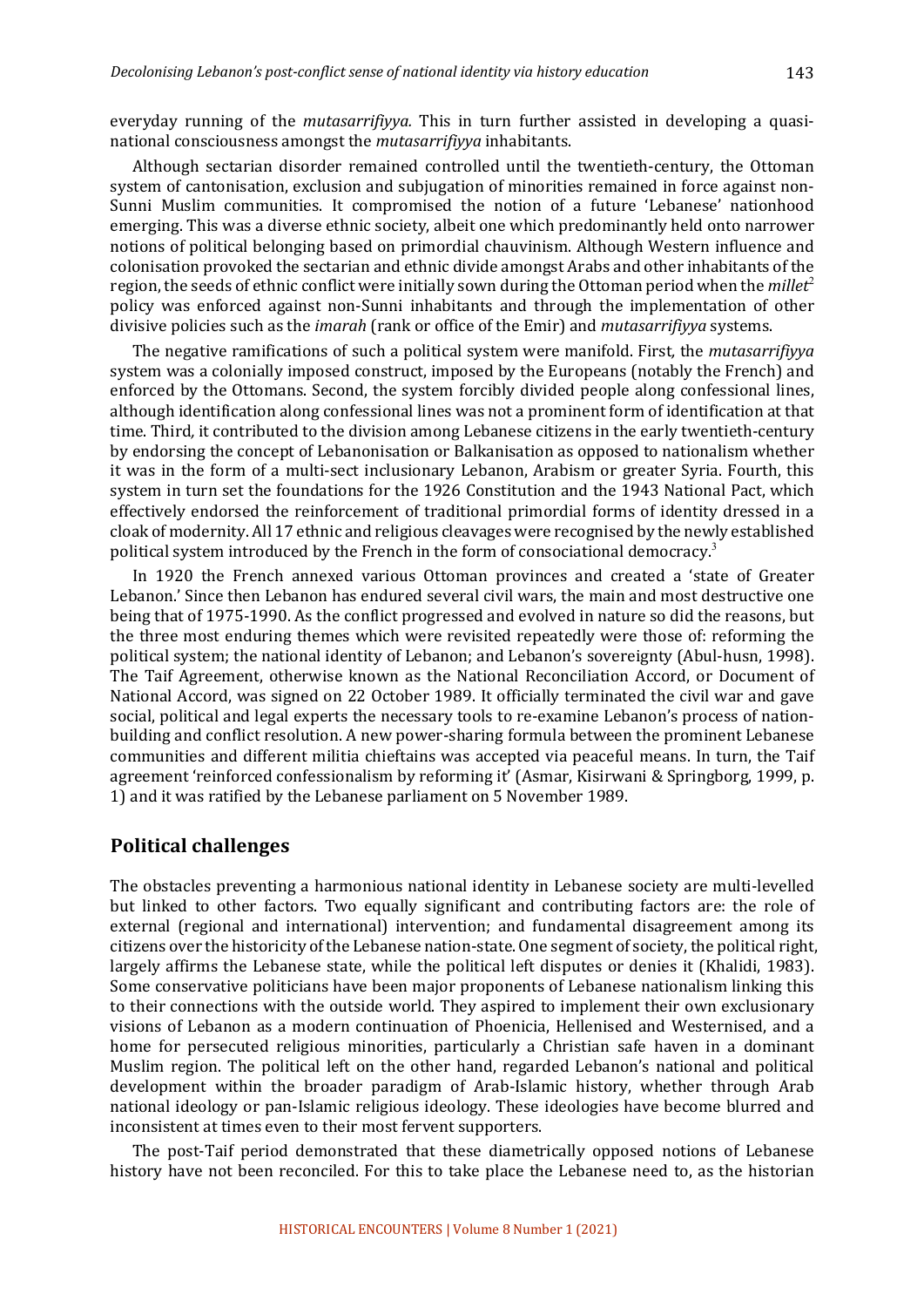Kamal Salibi has persistently argued, "reach a consensus on what makes of them a nation or political community, and this can only be achieved if they manage to agree on a common vision of their past" (Salibi, 1993, pp. 17-18). Although it is accepted that culture and identity are not stagnant but continually change, a formula of a common (or at least a shared) national history is required to ensure a nation remains cohesive. The Lebanese will first have to reach a consensus on what makes them a nation or political community and this can only be achieved if they manage to agree on a shared vision of their past. It is evident that the various factions fail to agree on what official national version of Lebanese history might emerge.

## **Nationhood and memory**

Choosing to avoid an interpretation of past events or controversial issues will only cause more problems in the country's long-term future. It is necessary to undertake an honest appraisal of Lebanon's long history. With this in mind, Gelvin argues that nations are not "natural and eternal entities merely awaiting political realisation or their 'awakening from slumber'. Rather, nations and concomitant national identities are constructed..." (1999, p. 73). Initially the construction of the Lebanese nation and its national identity were being sought by key Lebanese figures. Postindependence, however, the construction process ceased, and this contributed to state disintegration. Prior to the country becoming independent, Lebanese authorities successfully convinced their populace that independence was worthwhile. Once it was achieved, however, these same authorities did not work to overcome the deep societal divisions, or to construct a shared national Lebanese identity. Instead, the political structure of confessionalism, created by the Ottomans and endorsed by the French, was reapplied through the formal political model and institutions. Many traditional political notables retained their positions along sectarian lines, while ordinary Lebanese citizens remained influenced, and from some perspectives coerced, by their respective political/religious leaders. The ability to change this situation – that is, 'awaken them from their slumber' – arose again the early 1990s when peace returned to Lebanon and the opportunity arose to develop a reconstructed national identity.

Gelvin (1999) asserts that many scholars of the Middle East continue to accept, unchallenged, the historiography of nationalism in the region. This paper argues that by accepting the historiography of nationalism and political identity in the region, the psyche of the region's inhabitants will remain in a state of 'colonisation'. The problem is that inhabitants of a country or region are not given an opportunity to consider the multiplicity of political options or identifications available, with Tunisia being the only exception during the Arab uprisings of 2010; and here it was a return to authoritarianism that eventuated. Many are generally forced to accept political constructs and ideologies put before them, initially through colonial-imperial forced constructs and then the illegitimate rule of their respective political leaders. Consequently, no real process of decolonisation of political thought, post-nationalism or consciousness has developed over the years to truly 'liberate' Arab inhabitants. Nations such as Lebanon, through a combination of primordialism, regional and international intervention, neo-patriarchy and the legitimacy problems dominating the Middle East region, are yet to construct a unifying identity (Ahluwalia, 2001). 

Liberation and political freedom do not come about with the raising of a national flag or the reciting of a national anthem. Instead, the peoples of most countries that were once colonised have yet to find – or have taken a number of decades to become – free and sovereign citizens. Many newly independent states did not realise the intensity of the impact of colonialism on their country and their citizens until long after independence. The economic, cultural, psychological and political damage inflicted by colonial occupation continues to bear its scars today, although different countries within the region have experienced various forms of colonisation and are therefore at different stages and apply assorted techniques to decolonise. Writers such as Fanon  $(1965; 1967)$ , Said  $(1993)$ , Memmi  $(1965; 2006)$  and others insist that the impact of colonialism and imperialism does not end once independence is achieved. Both Fanon and Said are ambivalent regarding the national elites and seek to discredit the nationalist parties in favour of a more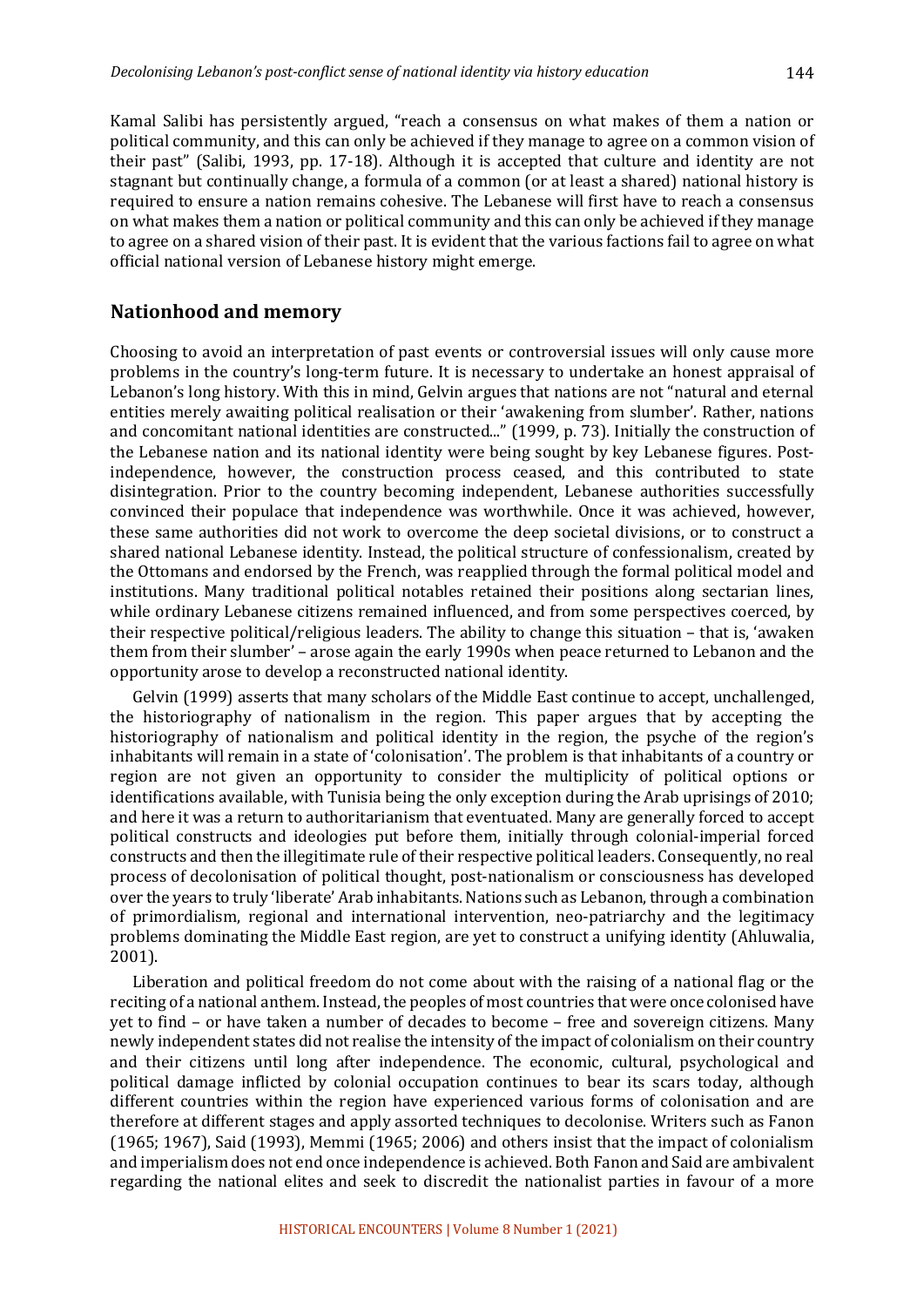decentralised political rule. Believing that true liberation cannot take place without the total liberation of mind, body and soul of the colonised, they assert that it is not enough to be physically free of the colonisers. Said (1993) argues there is no need for the colonised to seek the recognition of the coloniser. Rather they must understand the historical complexities of colonisation. Upon doing so the colonised can work towards creating the 'whole man' or as Gandhi stated: 'Rather than see itself as, or in the image of, the master the slave is now urged to see itself beside the master' (Gandhi, 1998, p. 21).

The theoretical importance of Fanon and Said to Lebanon lies in their analyses of the issue of domination, notably the domination of power and knowledge, whereby the path towards true liberation can only be achieved by re-examining a nation's history and its path to salvation. This is the only way to transcend the era of colonial occupation (Ahluwalia, 2001). By attaining social consciousness, the traditionally dominated are a step closer to liberation, but without it, it is highly likely that "decolonisation merely becomes the replacement of one form of domination by another" (Ahluwalia, 2001, p. 48). By universally accepting the unification of self and other, the world is one step closer to attaining a liberated existence, where the dominant and the dominated work together (Ahluwalia, 2001).

Three components which allegedly ensure a healthy and cohesive political community have been listed by Deutsch (1953): first, the ability of its members to communicate with one another; second, the readiness to share a common political culture; and third, the need to demonstrate greater loyalty to the main political, administrative and cultural institutions than to any other political authority. In the case of Lebanon, the majority of its political and social leaders did not adopt these three components. This was especially evident during the 15-year civil war, but also has been evident, to varying degrees, since the inception of the Republic. For example, at every election that has taken place in the post-civil war period, excluding the 2017 and 2018 municipal and parliamentary elections, it was evident that the Lebanese continue to demonstrate more loyalty to their political religious leaders than to the central political institutions and democratic practices (Habib, 1995). Although more recent municipal and parliamentary elections show a similar trend, a new independent movement of non-affiliated civic candidates emerged as popular choices. Nevertheless, the numbers were marginally too small to make any real impact. Additionally, in May 2019 the Foreign Minister, Gibran Bassil, accused Sunni politicians of assuming key state posts "on the corpse of the Maronite political establishment, taking all the Christians' rights [to public posts]" (Dakroub, 2019). This highlights the hurt and loss still being felt by segments of the community and exemplifies the failure of reconciliation post-conflict.

As with nationalism, the notion of national identity is forged by knowledge and memory. In order for a sense of sameness to arise over time and space, a sustainable memory needs to develop so it can become a core component of an individual or group identity. Although neither memories nor identities are fixed, they do represent or construct reality - either subjectively or objectively – in that people are constantly revising their memories to suit their current identities (Gillis, 1994). Gillis wrote that "identities and memories are not things we think *about* but things we think with" (Gillis, 1994, p. 5). As a consequence, identities can affect one's politics, social relations and history. Such identities can be used and abused, affecting not just one person but also others through social interaction and political manipulation/influence. There is a need to understand these memories in order to discover their historical significance and how they have created and sustained national identity over the years. Generally, governments and opposition representatives throughout the world speak of protecting and enhancing national identities through the preservation of heritage and tradition, the introduction of language legislation, promotion of cultural festivals and the preservation and encouragement of the arts and sports-people who represent them globally.

It should be emphasised that this is not necessarily a smooth process. During times of national reconstruction following a devastating war or civil war, countries can experience periods which call for forgetting rather than remembering, as was the case in Germany and Japan in the immediate post Second World War period (although it should be made clear that for Germany, at least, there has been consistent remembering of atrocities committed prior to and during the Second World War in both the school curriculum and society more broadly), or more recently in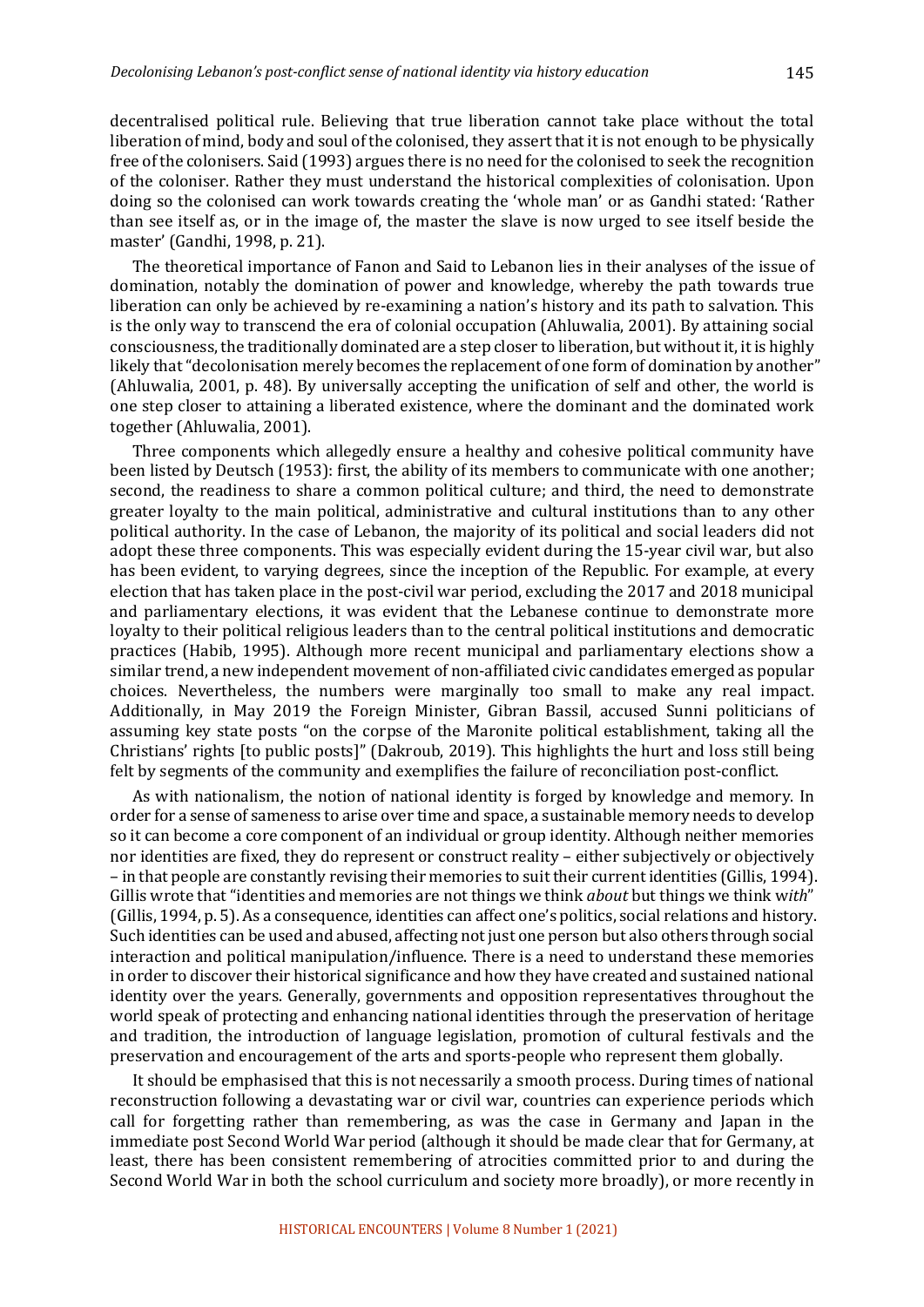1990s war-torn Yugoslavia. Benedict Anderson delineated this as agreeing to a 'collective amnesia' (Anderson, 1983). When a country has experienced rapid and/or destabilising events and old traditions no longer offer valid answers or solutions to social and political problems, the ruling elite may resort to restructuring past memories and histories according to a current and future agenda. Hobsbawm and Ranger (1983), Fanon and Said have observed that such periods often stimulate the creation of new cultural forms that replace the antiquated older traditions (Zerubavel, 1994).

The invention of 'new' traditions legitimises the emerging social and political elites. In some cases, their success depends largely on the ruling party's ability to reconstruct the past in a form that is acceptable to the majority of citizens. Nevertheless, there is a potential for only partial success or failure if these 'invented' traditions deviate too greatly from 'genuine' tradition, heritage and history from the point of view of the citizens. Importantly, one needs to question whether it is politically wise for a country, which is reconstructing its national identity to 'forget' its immediate history in order to successfully rebuild its shattered nation and identity. Or is it necessary for the formation of 'collective suffering' to acknowledge the past in order to move onto the future? A heritage of tragedy may well be more effective than one of triumph, as Renan wrote over a century ago, arguing that "suffering in common unified more than joy does ... Where national memories are concerned, griefs are of more value than triumphs, for they impose duties and require a common effort" (Renan, 1882, in Lowenthal, 1994, p.50).

Renan believed that communal identity may also require forgetting many shameful episodes, disabling tragedies and conflicting loyalties requiring a form of collective amnesia and editing each nation's past (Lowenthal, 1994, p. 50). Making some memories accessible to consciousness, while blocking others, may be necessary in order to avoid painful memories. However, blocking the memories of an upsetting past may limit understanding of that particular historical period. It is necessary that social scientists, historians and ruling parties recognise the errors made by colonial rulers and their successors. Without confronting such a period, national culture and identity may remain under-developed because it has not had an opportunity to confront and engage with its full history and deal with it appropriately.

## Lebanon's education system and the effect of the civil war

Before its civil war, Lebanon enjoyed some of the highest standards of education and literacy in the Arab world  $(97%)$  with over  $80%$  of children of school age attending schools (Library of Congress, 2012). Lebanon has a long history and its numerous religious communities were important to the establishment of diverse school systems. These include Western clerical institutions such as the Jesuit schools which began operating in Lebanon in 1625, Presbyterian missionaries in 1866, Catholic institutions and finally, Islamic schools which are funded by the Gulf countries most notably Saudi Arabia. Palestinian refugees in Lebanon did not have access to any public education until the United Nations Relief and Works Agency (UNRWA) was established and registered all Palestinians in Lebanon, Syria, Jordan and Palestine (Ministry of Education and Higher Education, 2005). In 1975 the educational institutions in Lebanon were well embedded which created certain sectarian divisions, partitions and obstructions contributing to the outhreak of the civil war.

The Lebanese education system is largely centralised with the same curriculum being taught in both private and public schools. Primary school education, which covers grades 1 to 8, is almost universal with an enrolment ratio of 95.4% of the population. Secondary education which involves grades  $9-13$ , reached  $81.5\%$  in 2007 (UNESCO, 2008) while the adult literacy rate reached  $88\%$ (UNICEF, 2007). In 2009-10 there were almost  $285,000$  of the  $1,112,111$  students in the country in public schools, with the remainder in various levels of private schools. Most parents stretch their budgets to the extreme to keep their children in private schools; a practice strongly influenced by Lebanon's religious and internationalised culture, with many Lebanese families highly critical of most public schools. The Lebanese education system is controlled by the Ministry of Education and Higher Education (MEHE) through a licensing system. In order for students to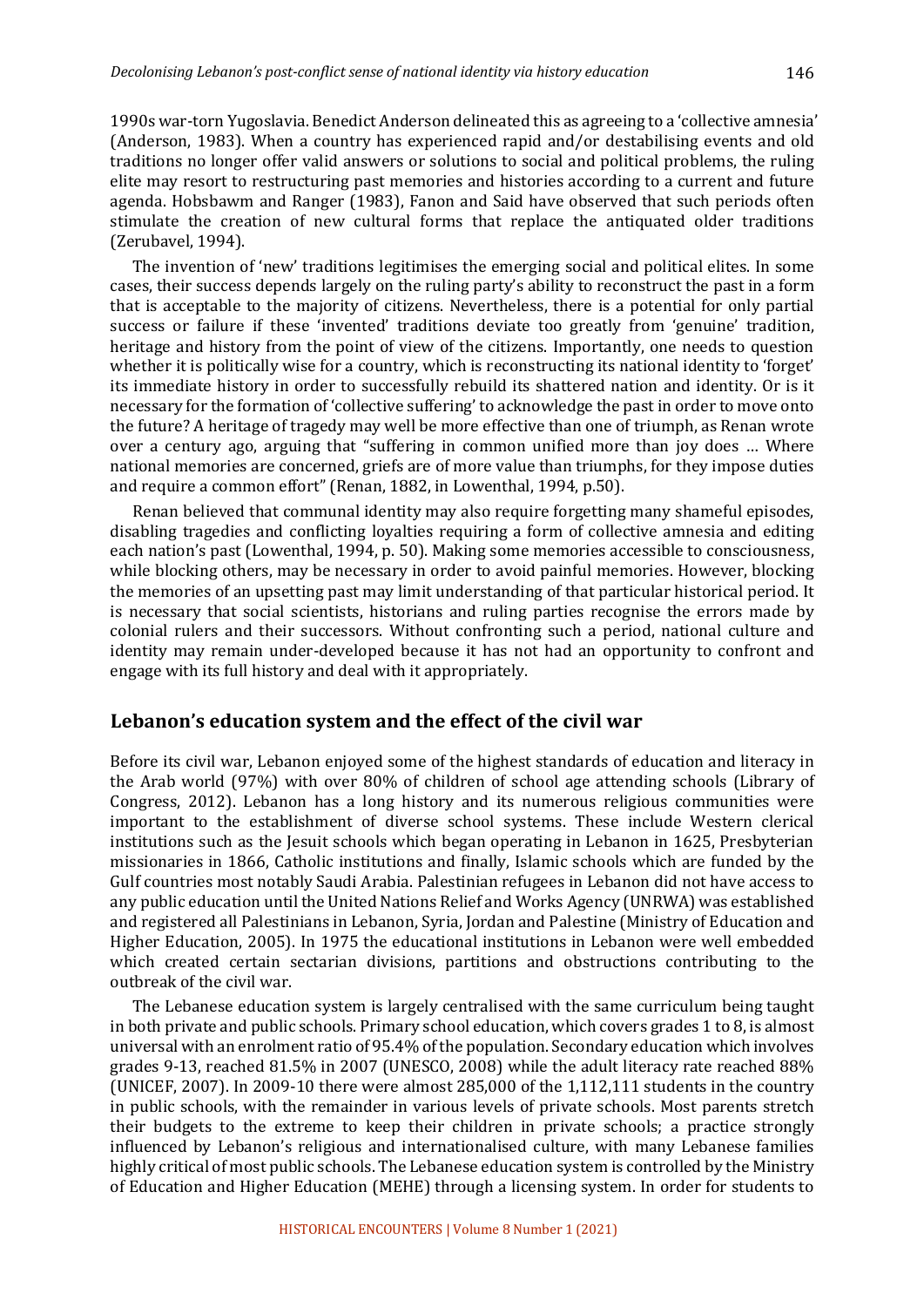receive the Brevet Diploma (graduation from middle school) and the Baccalaureate Diploma (graduating after completing the final year of high school) this system enforces requirements and regulations for graduates to comply with.

For many Lebanese people, 13 April 1975 marks one of the darkest days in the country's history. An attack on a busload of Palestinians in Beirut sparked a civil war that raged for 15 years, leaving some 150,000 dead, the capital divided along sectarian lines and sections of the country in ruin. However, students in Beirut today give a range of answers about the significance of that date. For example, according to Noor El-Hoss, a student in West Beirut's Al Iman School, 'I think it was a very important occasion for Lebanon. But I don't know what happened'. A fellow student, Zeina Naous, explained, 'We are studying about ... World War Two. We are not studying about the civil war, or what happened to Lebanon' (Maktabi, 2012, n.p,). This reinforces the point that as as commented in Beirut's newspaper *The Daily Star* by journalist and feminist blogger Hannah Wettig  $-$  "few issues in Lebanon are as contested as its national history. Every sect has its own version of the civil wars. However, the civil wars are not the only points of contention" (2004, n.p.).

According to Hajjar  $(2002)$  the three different sectors of schooling – French, British and American – have divided the community. Furthermore, history is subject to varying interpretations and it is being taught within the different sectors along sectarian lines (Euro News, 2012), despite the fact that the Ministry of Education had formulated an agreement whereby all school sectors were to use a common history textbook.

#### **Post-civil war developments**

One of the major reasons for the disruption to education was not solely due to the civil war, but also the fact that more than 150 schools were destroyed by Israelis raids, forcing many families to relocate as well as a result of the Lebanese factions fighting amongst themselves. People had lost their homes, livelihoods and had nowhere else to go and for this reason many teachers, professors and educators migrated abroad. Some schools were pressured by militias to enrol unqualified students and employ unqualified teachers. Despite being allowed to return to a designated level of education after the destruction of their schools, many students had lost their parents, their homes and access to schooling for a length of time. Indeed, many schools were used as distribution centres for humanitarian aid (Mikdadi, 1983) or as centres for the dissemination of propaganda and recruitment of young soldiers to various militias.

There was consensus that primary and secondary school standards, especially in public institutions, needed to improve (European Neighbourhood and Partnership Instrument, 2007-2009). Lebanese schools lack subject-oriented qualified teachers in various disciplines. Low student to teacher ratio in both primary  $(17:1)$  and secondary school levels  $(7:1)$  contribute to financial constraints and cutbacks in budgeting and resources (The World Bank Group, 2006). Similarly, the National Centre of Educational Research and Development indicates that the construction of the new school curriculum must cater to students' need for knowledge, values and attitudes as well as knowing how to complete activities and develop life skills. This approach was further developed alongside the reform of the curriculum in the 1990s and eight learning areas were introduced and planned in all schools (NECRD, 1995). This reform took place in 1996 in three stages: first, the construction of an educational ladder, second, designing an appropriate curriculum and organising appropriate textbooks; and third, the provision of associated teachers' preparations for all school sectors equally.

The Taif Agreement made specific reference to education, and the most important aspect of this was its revision of the school curricula to emphasise national unity, with a specific focus on civics and history: "Revision and development of curricula in such a manner as to strengthen national identity and social integration encourage spiritual and cultural openness .... Unification of textbooks in the two subject matter areas of history and national education (is a must)" (Bahous et al., 2013, n.p.). This same statement marked one of the goals in the Plan for Educational Revival, which was approved on 17 August 1994 by the Cabinet of Ministers as a working document. One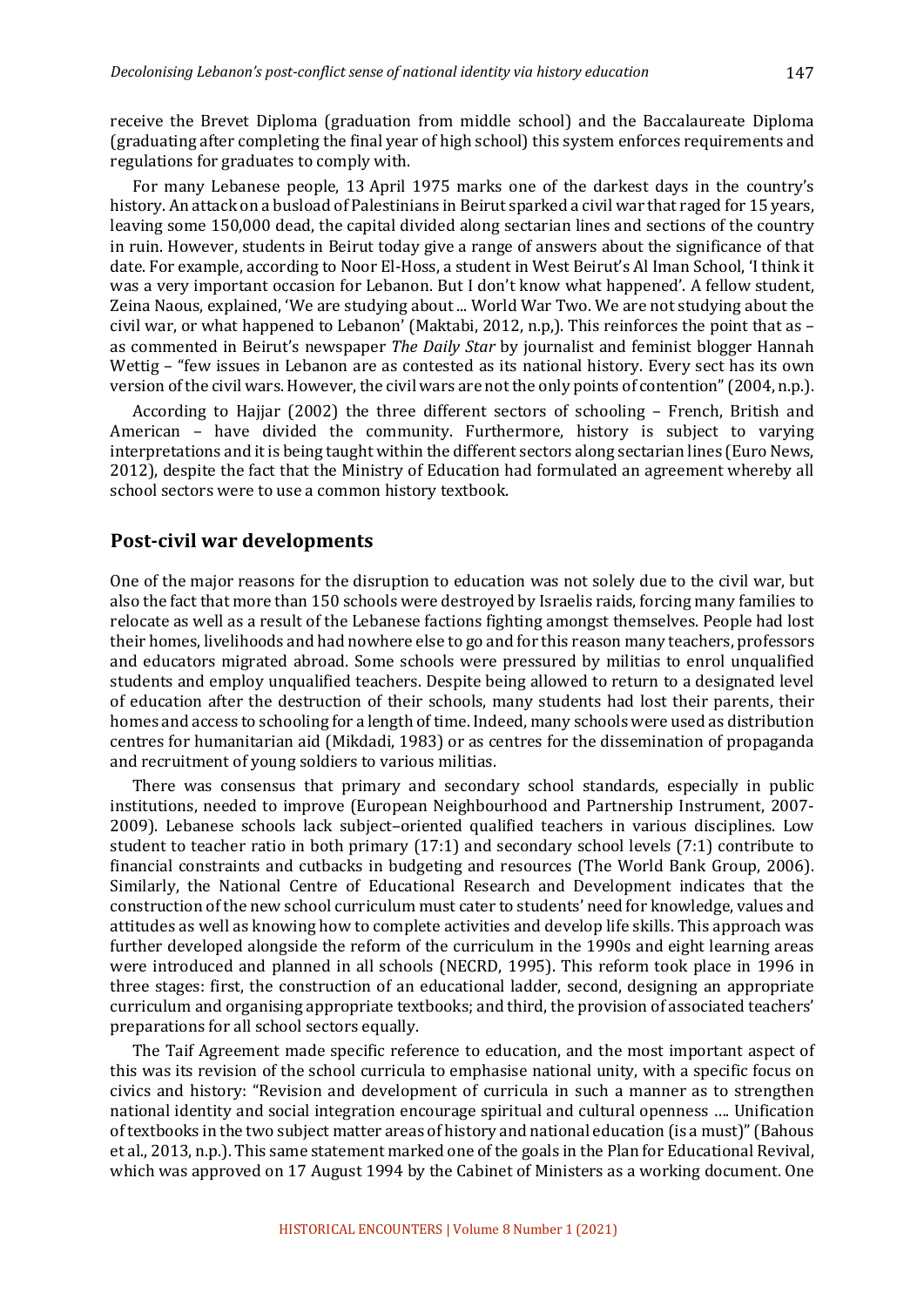month later, the CERD which was responsible for school curricula, began revising the curriculum, assembling a team of nearly 350 persons serving on various committees. Despite these good intentions, a 2012 book titled *Learning and teaching history: Lessons from and for Lebanon* (Gussaini et al., 2012) highlighted the barriers to agreeing to and implementing a national curriculum. A study by Abouchedid and Blommestein (2002) contended that prototypes of political socialisation strongly influence the religious agenda in Lebanon, including in schools. Most schools' so-called hidden curriculum (Toronto & Eissa, 2007) is reflected in their ethos, teachers, community services and religious activities. Boujouade and Ghaith (2006) stated that the curriculum reform was evaluated in 2003 and several concerns about disagreements were expressed especially on the need for stronger connections between schools, colleges and universities in order to link the country's academic and social needs. Some of these issues highlighted the fact that the previous curriculum would be outdated and limited only to traditional teaching subjects. The biggest concern was based on teachers' lack of previous knowledge and exposure in their teaching preparation programmes as well as their recent training to deliver the new curriculum (Boujaoude & Ghaith, 2006). This problem lingered for a long time and especially in the public system due to the lack of funding for training teachers.

In addition to the pedagogical and human resource impediments, there were also problems with the way historiography was approached. Abouchedid and Blommestein's study (2002) exploring the teaching of history in the different school sectors, reporting that no less than seven different history textbooks were used. Each one presented an interpretation of past events acceptable to one section of the Lebanese community. Political propaganda is also prevalent in private, subsidised private and public schools which relates to the ideology of a particular party, or militia that provides them with support, protection and finance (Cervan, 2011). The Haririfunded schools are the only institutions in which political topics cannot be discussed. Essentially, the teaching of history in Lebanon is compromised by the fact that more than two decades after the end of the country's civil war, generations of young Lebanese are growing up with little formal education about the conflict. Lebanese society contains many deep divisions, and the country's recent past is widely considered too contentious to examine in depth. In fact, to avoid inflaming old and still deeply felt hostilities, Lebanese history textbooks stop in 1943, the year the country gained independence (Maktabi, 2012). In 2012 the country's Minister of Education, Hassan Diab, blamed this situation on the politics, saying "After more than 20 years ... the teaching of history in Lebanon remains, as it has always been, subject to the interests of various political groups" (Maktabi, 2012, p. 1).

## **The curriculum**

After the war and civil unrest, the Lebanese education system is still clearly in a state of recuperation. One of the first things that had to be done in order to restore the country was rescuing the education system, and subsequently a new 'ladder' (a term used to refer to the policy or documents devised at the time in Lebanon) as devised and approved by the Cabinet on 25 October 1995 (for the following, see Bashshur, 2005). Soon afterwards, a plan with specific curriculum targets for various school levels was completed. For example, an additional examination was required for entry to most higher education institutions where the focus is on language competency, science and mathematics (Aljarida Alrasmyya, 1997). A reformed curriculum, with a focus on social, economic and national perspectives was launched in 1998. Over 16,000 teachers were trained from public schools and 6,000 from private schools, specifying that 12 years are needed for schooling. One year was added to primary school education and one removed from the middle years' cycle. History, geography, literature and civics are all still being taught in Arabic, while the schools' educational and religious background determines the language in which all other subjects are taught using either English or French. In addition to three different foreign schooling systems, Lebanon has three types of school entities: public, privately subsidised religiously affiliated schools, and private non-subsidised schools. Private schools are preferred by most Lebanese as they believe they provide better education, discipline and values. Unfortunately,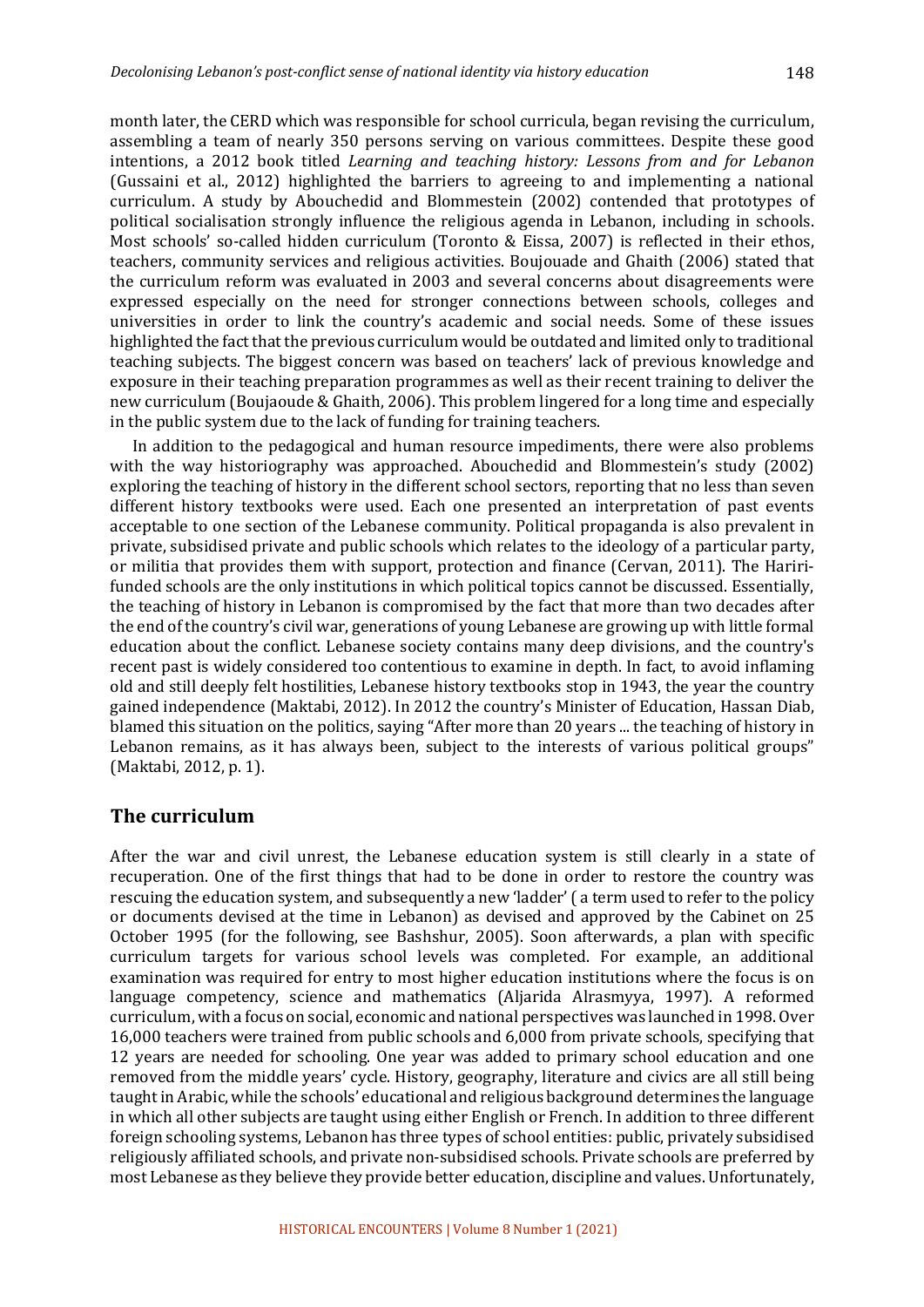many people could no longer afford public schooling due to their new-found poverty caused by the civil war. The government was forced to open more public schools due to the increased demand for education and consequently the demand for affordable public schools (Harrison, 2011).

Subject matter committees began working on revisions and writing new education materials; committees for all subjects were appointed and approved. However, the subject of history was singled out and delegated to a special committee, composed of people representing various religious/political groups. Rumours started circulating about disputes and conflicts among its members, and the alleged reshuffling of memberships and resignations. When a copy of the new national curriculum was submitted for government approval (8 May 1997), with a new package of material covering all subjects, history was missing altogether (Bahous et al., 2013).

According to Bahous et al. (2013), three years later in 2000 the cabinet received and approved a brief document titled, 'General Principles and Specific Goals for the Teaching of History' approved on 10 May 2000 and submitted to the press on the same day. When it was made public it became clear that it was a very bland document, having been put together by a committee of six people who convened 50 meetings. When presented to the press on 10 May 2000, only one member out of the original six had survived the duration of its work; all the other members had either resigned or were replaced. Unfortunately, there is no way of knowing what viewpoints or arguments were exchanged during the three-year period (of the history committee), and what caused changes in membership, and more significantly, what reasons prevented the original committee from adopting modifications as requested by the higher one. The most important point to make is that despite what the curriculum guidelines stated, it remained difficult to translate these guidelines into actual teaching tools - that is, textbooks.

Meanwhile, textbooks in all other subject-matter areas were issued and distributed to schools starting with the academic year 1997/98. History textbooks had to wait until 2001, when the first batch was produced. Nonetheless contentious issues continued to compromise the project, and according to Wettig (2004, n.p.), "although the Lebanese Curriculum and its Objectives (1997) were finally agreed upon, the concrete writing of textbooks proved impossible." Wettig (2004, n.p.) states that "in 2001 new history books were issued for elementary grades 2 and 3 and soon objections were voiced against including 'Arabs' among other 'foreign conquerors' that 'occupied' then eventually left Lebanon in previous times".

Bahous et al. (2013, p. 66) document how in 2000 "the General Principles and Specific Goals of the Teaching of History, i.e. the overarching aim of the school subject, was finally produced and approved by the government." Yet, there was a lack of consensus by the CERD on what constituted the social reality of Lebanon. Should schools teach that Lebanon is "a homeland for all of its people and as being 'Arab in identity'?" CERD insisted that this had to be changed to 'Lebanese identity' and 'Arab affiliation'. For Bahous et al. (2013, p. 66), "this modification shows that the Taif agreement had failed to resolve the historical tensions in Lebanon between those claiming that the country is part of the Arab world and those denying it. Terms such as 'committed to Arab culture' were removed from other paragraphs as well". Consequently, for Bahous et al. (2013, p. 66) "these debates and the changes made by CERD hence underlined that the Lebanese politicians were still not in agreement about the basic identity, history or destiny of the country." Nehme  $(2006, pp.47-48, cited in Bahous et al., 2013, p.67) found the following:$ 

> The objectives for teaching history were many and both vague and precise. They included: 'raising national awareness, developing the national collective memory, recognizing the importance of the Lebanese culture and the contribution of the Lebanese in the broader Arabic civilization, recognizing the impairment that had been caused by internal disputes, identifying the role played by foreign powers, extending appreciation toward religious values (Christianity and Islam), and recognizing the treachery entailed in Zionism.

The bureaucrats in charge of the Lebanese History curriculum attempted to overcome differences of historical interpretation by appealing to historical processes, presenting the historical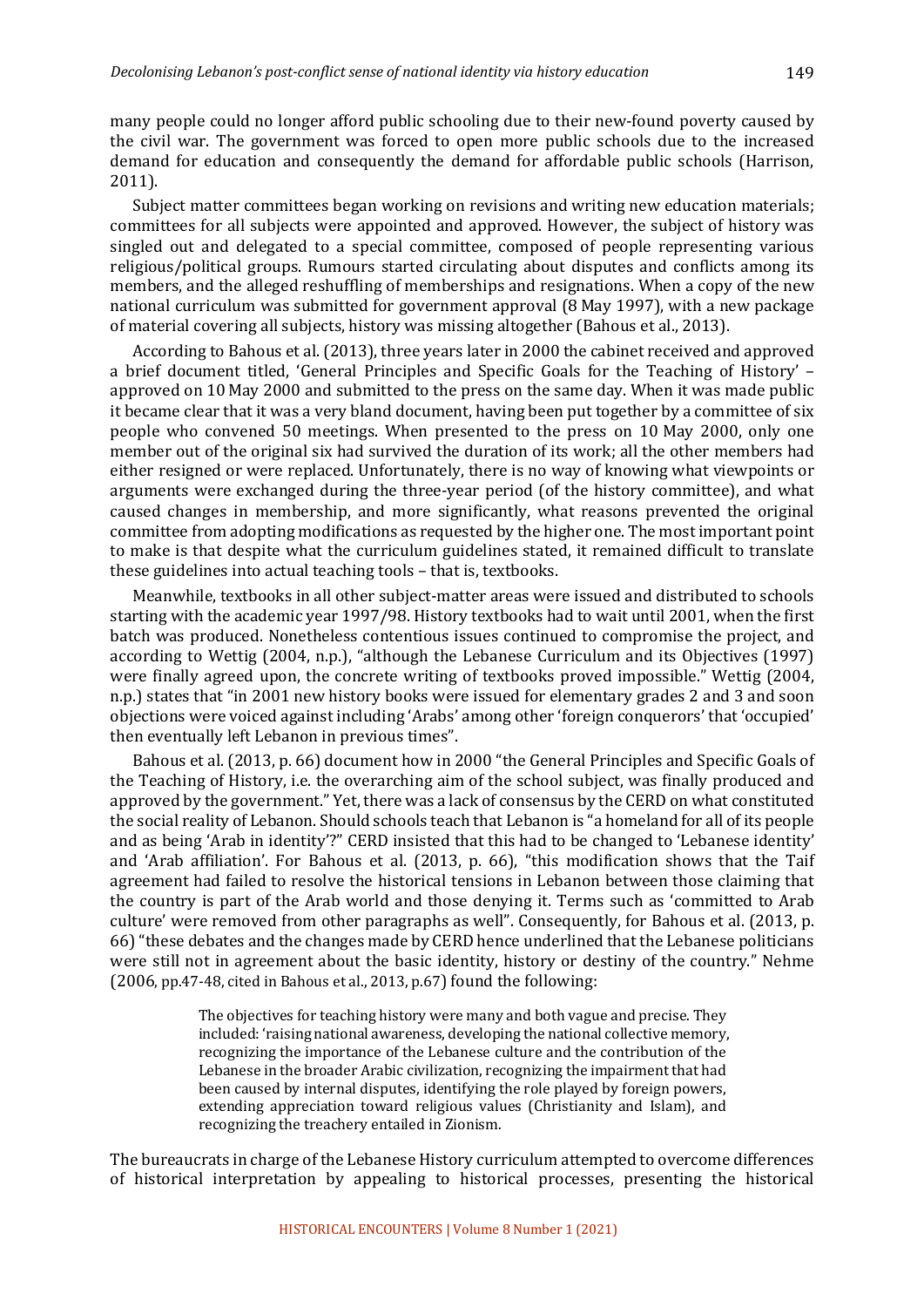documents to students without any interpretation. Wettig  $(2004, n.p.)$  reported that according to Masoud Daher, a history professor at the Lebanese University and a member of the committee commissioned to work out the new curriculum controversies about the true course of history, disputes were overcome by allowing the "documents speak for themselves in many parts of the new books."

It appears that Daher and his fellow History curriculum bureaucrats moved much of the Lebanese History Curriculum content offshore, where there was less controversy. Wettig (2004, n.p.) reported him as stating:

> We included American, European, Asian and African history ... I am sure it will be one of the best books in the Arab world... We studied books from France, the United States, Germany, Japan to see how they teach ... We didn't modernize the traditional material, but wrote a completely new book. In fact, maybe this book will be a shock for traditional historians.

Even then, there was continuing controversy. Marlin Dick (1999, n.p.) from the *Daily Star* reported how advocates for the inclusion of "the Armenian genocide of 1915 commemorated around the world every April 24 [and] often referred to by Lebanese politicians from a range of political affiliations, and is the subject of a 1997 parliamentary resolution" was struggling to be included in either the History or Civics curriculum. Dick (1999) anticipated this content would be included in the Civics curriculum. The curriculum was one hurdle but general agreement on textbooks was another, more severe obstacle.

Munir Bashshur, professor of education at the American University of Beirut, describes in his chapter *The deepening cleavage in the Lebanese Educational System* published in 2003, how the first curriculum review committee, set in place in 1995, did not only work much longer than expected on its task, but how then, when finally the first batch of textbooks was produced, a campaign broke out against these new textbooks, writing "the work of this committee and its deliberations were handled almost like a state secret" (cited in Bahous et al., 2013, p. 67). National distrust only increased. According to Bashshur, "rumours leaked out about arguments and conflicts among its members ... and when a copy of the new national curriculum was submitted for government approval (in 1997), with a new package of material covering all subjects, the subject matter of history was absent" (cited in Bahous et al., 2013, p. 67).

Bahous et al. (2013) describe how "CERD had to issue a statement that those particular pages were to be removed from all existing and future copies of the textbooks" (2013, pp.  $69-70$ ). Previously, Bashshur concluded (2003) that more than a decade after the Lebanese civil war ended and after the Taif agreement, the different Lebanese groups could still not agree on how to write their history. Efforts to unify the curricula went to no avail. A decade after Bashshur's research this is still true. There is, in other words, 'no history' after the Lebanese civil war.

In 2011 after the Lebanese Association for Educational Studies (LAES) third conference on Education Learning and Teaching History: Lessons from and for Lebanon, a teachers' guide booklet titled *Teaching History in Lebanon by Creating Learning Spaces* was developed (Lebanese Association for Educational Studies, 2012). This booklet was created so as to provide support for teachers of history in Lebanon with new teaching practices to engage their students. This booklet also aimed to promote and strengthen relationships between stakeholders in schools, government, communities and universities. Maadad (2013, p. 132) reported that according to one school principal who wished to remain anonymous, "this booklet did not travel far.":

> It brought to the surface sensitive topics to the classroom. Teachers also found it hard to apply in their classroom, as it was deeply focused on higher-order of thinking and the learning process model which often requires access to past events in order to think critically. Such events were not often accessible to all due to the variety of history in textbooks. (Maadad, 2013, p. 132)

In a separate face-to-face interview with another school principal, this one in South Lebanon in a low socio-economic school, Maadad (2013, p. 132) reported that the principal said: "bringing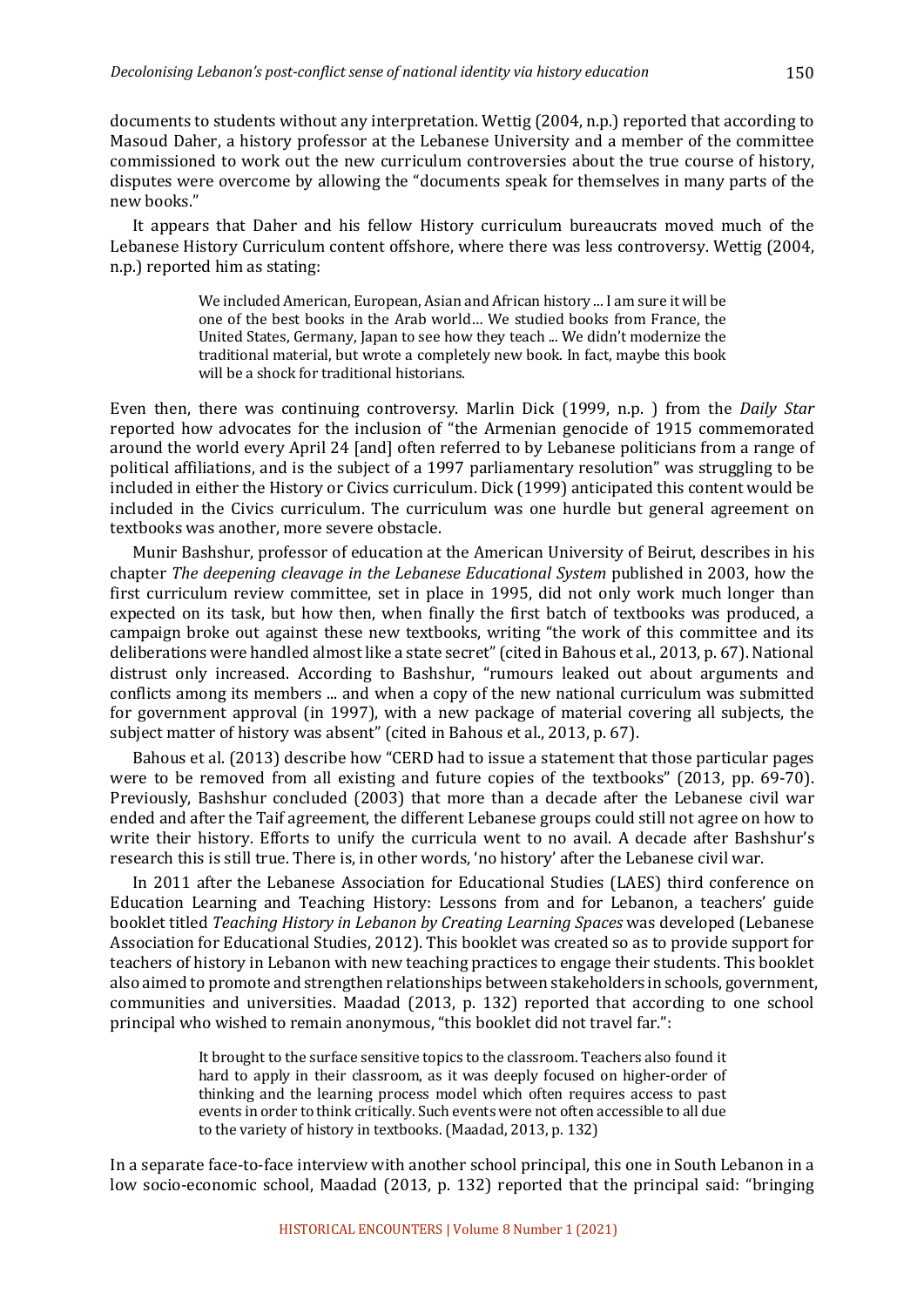Lebanese war differently. Letting go of the past is the only way to move forward."

history back to the classroom created a division between the students especially the year 8 and 9 groups that came from different religious backgrounds and have been informed of the truth of the

## **Where to from here?**

It is unrealistic to expect the 'escape' from history and societal integration of a newly independent state to take place within one generation, especially considering that it took European nations centuries to find a unifying nationalistic or civic outlook from its body politic and reflected amongst its citizens. However, the problem in Lebanon is that the attempt at integration has been riddled with primordial, as well as domestic and external political manipulation, which in turn has promoted mutual segregation rather than national integration under a pluralistic umbrella. It is within this context that a formula for national integration and cohesiveness now needs to be implemented in Lebanon in order to secure its future longevity, security and independence.

The paper has highlighted one sphere which aids nation-building: the education system. The education system, amongst other things, is a major player in socialising children and young people on community relations. In most cases it is towards a common national cause as opposed to calls for separatism and exclusiveness. Religious institutions can also play a major role in enhancing social integration and community particularly in ethnically diverse societies. The question is not of writing an alternative history alongside a traditional one; instead, it means re-evaluating national history from within, that is, questioning the assumptions and determinations upon which national historiography is founded. This is because history, like culture and identity, are ongoing processes that link the past with the present and strengthen social contracts. Such national histories are founded on enduring shared values, culture and symbols, which reinforce and perpetuate a nation's self-image. Preservation of national historiography and political continuity can only be secured through negotiation, compromise and reconciliation with the past in order to attain the formation of bonds of natural solidarity and cohesion. In sum, Lebanese history textbooks and education need to be all things to all its citizens in a post-national Lebanon. All views need to be included regardless of inconsistency.

Therefore, in order to attain the changes that have been suggested in the literature, the Lebanese community needs to develop and sustain a sense of cohesive political community by agreeing to a shared historical vision. Lebanon is in an awkward situation, as it has not had a history of solidarity, homogeneity or a unified past which makes the task all the more challenging. It is not, however, impossible – Malaysia and Singapore are good case studies to consider. The challenge is to create a historical myth which will not be historically objectionable or offensive to one or more groups and which will stabilise, unite and represent a nation at large.

Finally, this paragraph serves as a post-script. As the political, financial, and economic situation in Lebanon continued to deteriorate, 2020 unexpectedly provided a public health challenge to the globe with the COVID-19 pandemic. Lebanese and refugees alike in Lebanon have not been spared. Moreover, on 4 August 2020 Beirut was rocked by an explosion which saw 2750 tonnes of ammonium nitrate stored at the port of Beirut blow up, leaving over 190 people dead, 6000 injured and over 300 000 homeless within a matter of minutes. This led to the resignation of the Diab government and anger has poured onto the streets reigniting the October 2019 demonstrations. Accusations of corruption, and political and economic maladministration continue to run rife. Meanwhile, the currency has lost 80% of its value, more than 50% of the population live on or below the poverty line, and unemployment is over 30%. International aid has become conditional upon political and economic reform, and former colonial power France has re-entered the scene providing leadership which finds itself lacking among Lebanon's political elite who have all been accused of being complicit and responsible for the Beirut bombings. At the time of writing a new government is being negotiated. It is walking a tightrope attempting to fulfil the requests of both its nationals and the international community, yet feeling the pressure of the long serving political players (domestically and regionally) who have for decades ensured they have access to power and resources. There clearly is a disconnect between Lebanese nationals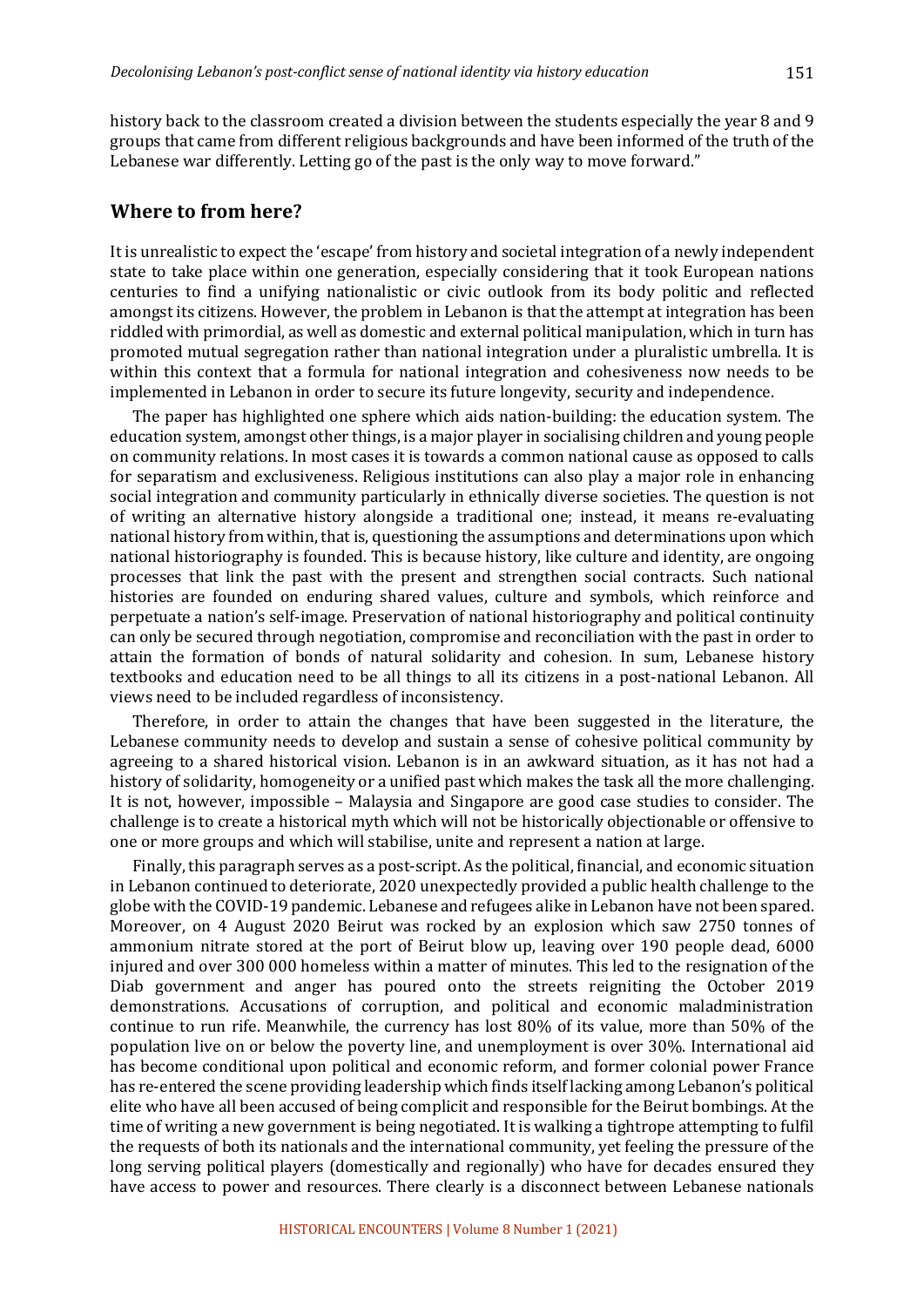and its long serving political elite, which might serve the purpose of overdue reform and change. Ultimately the outcome of this current calamity will determine the writing of the next chapter of Lebanon's history and its school curriculum.

## **References**

- Abouchedid, K., Nasser, R., & Blommestein, J. (2002). The limitations of inter-group learning in confessional school system: the case of Lebanon. *Arab Studies Quarterly, 24*(4), pp. 61-82. https://www.jstor.org/stable/41858425
- Abul-husn, L. (1998). *The Lebanese conflict: Looking inward*. Boulder, Colorado: Lynee Rienner Publishers.
- Ahluwalia P. (2001). *Politics and post-colonial theory: African inflections*. London and New York: Routledge.
- Aljarida Alrasmiya of the Republic of Lebanon. (1977). *Laws and decrees concerning the preuniversity educational system.* Beirut: Sader Publications.
- Anderson, B. (1983). *Imagined communities: Reflection on the origins and spread of nationalism.* London: Verso.
- Asmar, C., Kisirwani, M., & Springborg, R. (1999). Clash of politics or civilizations? Sectarianism among vouth in Lebanon. *Arab Studies Ouarterly*, 21(4), 1-35. https://www.jstor.org/stable/41858306
- Bahous, R., Nabhani, M., & Rabo, A. (2013). Parochial education in a global world? Teaching history and civics in Lebanon. *Nordidactica: Journal of Humanities and Social Science Education*, 1, 57-79. https://journals.lub.lu.se/nordidactica/article/view/18943
- Bashshur, M. (2003). The deepening cleavage in the educational system (of Lebanon). In T. Hanf and N. Salam (Eds.), *Lebanon in Limbo: Postwar society and state in an uncertain regional* environment (pp. 159-179). Baden-Baden: Nomos Verlagsgesellschaft.
- Boujaoude, S.B., & Ghaith, G. (2006). Educational reform at a time of change: The case of Lebanon, 198-200. Retrieved from https://www.researchgate.net/publication/284686163\_Educational\_reform\_at\_a\_time\_of\_ch ange the case of Lebanon
- Center for Educational Research and Development (CERD). (1995). *El Haykalah el Jadidah Fil Taleem Fi Lubnan*. Beirut: Lebanon: Ministry of Education.
- Cervan, D. (2011). Religion in education and conflict: Lebanon and Northern Ireland Compared. Masters' thesis, Saint Paul University, Ottawa, Retrieved from http://www.ruor.uottawa.ca/fr/handle/10393/20006

Dakroub, H. (2019, 21st June). Geagea asks Aoun to check Bassil to spare country, *The Daily Star*.

- Deutsch, K. (1953). *Nationalism and social communications*. New York: Wiley.
- Dick, M. (1999, 24<sup>th</sup> April). Curriculum still omits Armenian genocide, *The Daily Star*.
- El Khazen, F. (2000). *The breakdown of the state of Lebanon 1967-1976*. London: IB Tauris.
- European Neighbourhood and Partnership Instrument, *Lebanese Republic, Country strategy paper 2007-2013 and national indicative programme 2007-2010*. Retrieved from https://eeas.europa.eu/sites/eeas/files/enpi\_csp\_nip\_lebanon\_en.pdf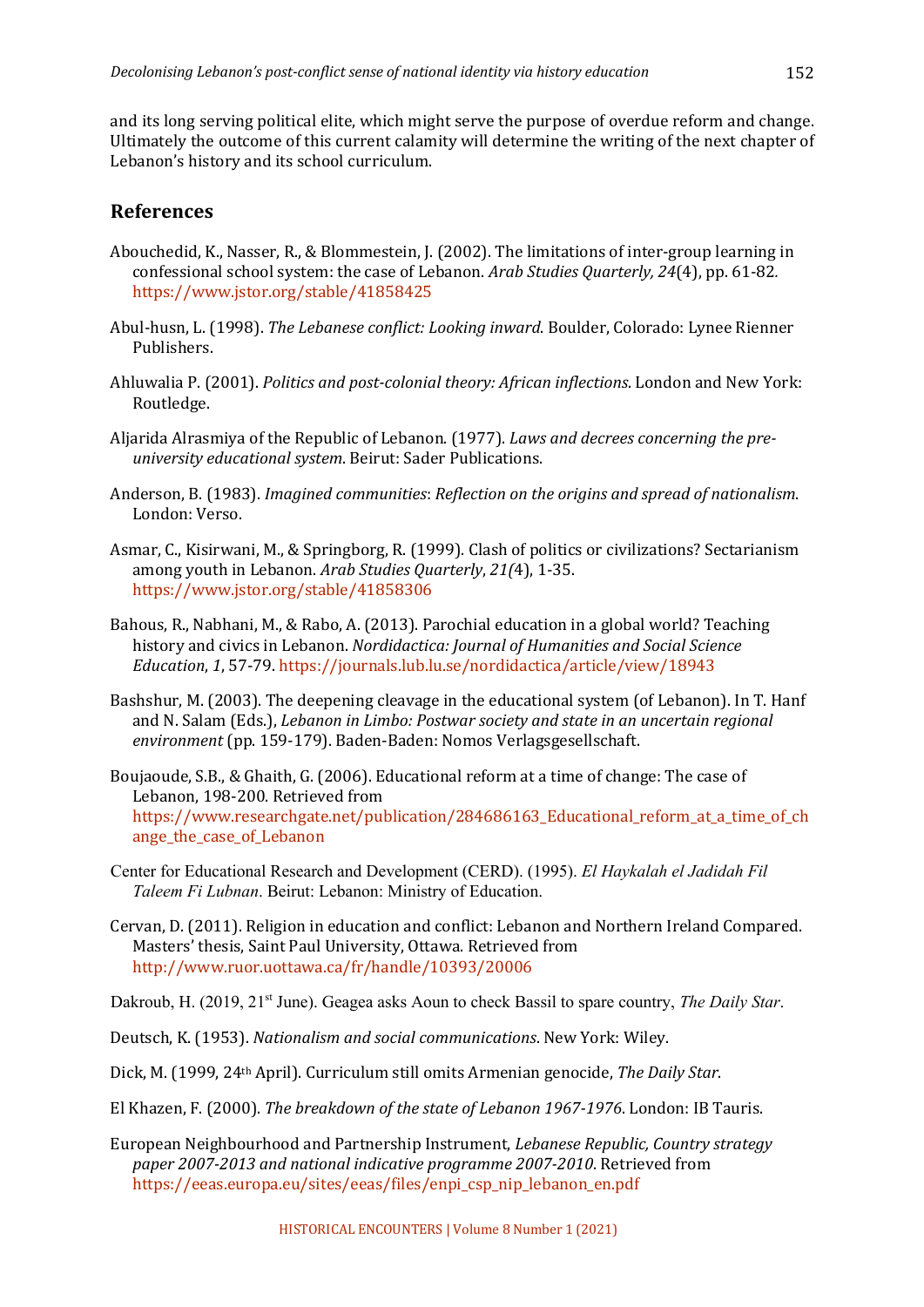- Fanon, F. (1965) *The wretched of the earth.* London: Mcgibbon & Key. [Published in 1961 in France as *Les damnés de la terre*, by François Maspéro éditeur]
- Fanon, F. (1967). *Black skins, white masks.* New York: Grove Press. [Published in 1952 France as *Peau noir, masques blancs*, by Éditions de Seuil]
- Gandhi, L. (1998). *Postcolonial theory: A critical introduction*. Crows Nest, NSW: Australia: Allen & Unwin.
- Gelvin, I. (1999). Modernity and its discontents: On the durability of nationalism in the Arab Middle East. *Nations and Nationalism*, 5(1), 71-89.
- Gillis, J. (Ed.) (1994). *Commemorations: The politics of national identity*. Princeton, New Jersey: Princeton University Press.
- Gussaini, R., Karami Akkary, R., & Akar, B. (2012). *Learning and teaching history: Lessons from* and for Lebanon. Beirut: Lebanese Association for Educational Studies.
- Habib, C. H. (1995). Social pluralism, political confessionalism and cultural development in the Second Republic. *Middle East Quarterly, 2(7), 6-15.*
- Hajjar, G. (2002). *Aspects of Christian-Muslim relations in contemporary Lebanon*. Notre Dame University, Lebanon.
- Harrison, K. (2011). *Between politics and identity: The history and future of education in Lebanon.* Retrieved from http://tiglarchives.org/sites/default/files/resources/nimep/v3/between\_politics\_identity.pdf
- Hobsbawm, E., & Ranger, T. (Eds.). (1983). *The invention of tradition*. Cambridge: Cambridge University Press.
- Khalaf, S. (1968). Primordial ties and politics in Lebanon. *Middle East Studies*, 4(3), 243-269.
- Khalidi, W. (1983). Conflict and violence in Lebanon: Confrontation in the Middle East. Harvard University Centre for International Affairs, and Library of Congress, Lebanon - The Society. Retrieved from http://www.mongabay.com/reference/country\_studies/lebanon/SOCIETY.html
- Lebanese Association for Educational Studies. (2012). *Learning and teaching History: Lessons from and for Lebanon*. Seventh Association for Educational Studies. Proceedings of the third conference on Education Lebanese Association for Educational Studies. March 25-26, 2011. Beirut: Lebanon.
- Lowenthal, D. (1994). Identity, heritage and history. In J. Gillis (Ed.), *Commemorations: The* politics of national identity. Princeton, New Jersey: Princeton University Press.
- Maadad, N. (2013). Interview with school principal, Maronite school (anonymous) (9 September, 2013, South East Lebanon).
- Maktabi, R. (2012, 8<sup>th</sup> June). Lebanon's missing history: Why school books ignore the past. CNN: Inside the Middle East. Retrieved from http://edition.cnn.com/2012/06/08/world/meast/lebanoncivil-war-history/index.html
- Memmi, A. (1965). *The colonizer and the colonized* (H. Greenfeld, Trans). The Orion Press. [First published in 1957 in France as *Portrait du colonisé, precedé du portrait du colonisateur*, by Éditions Buchet/Chastel, Corrêa]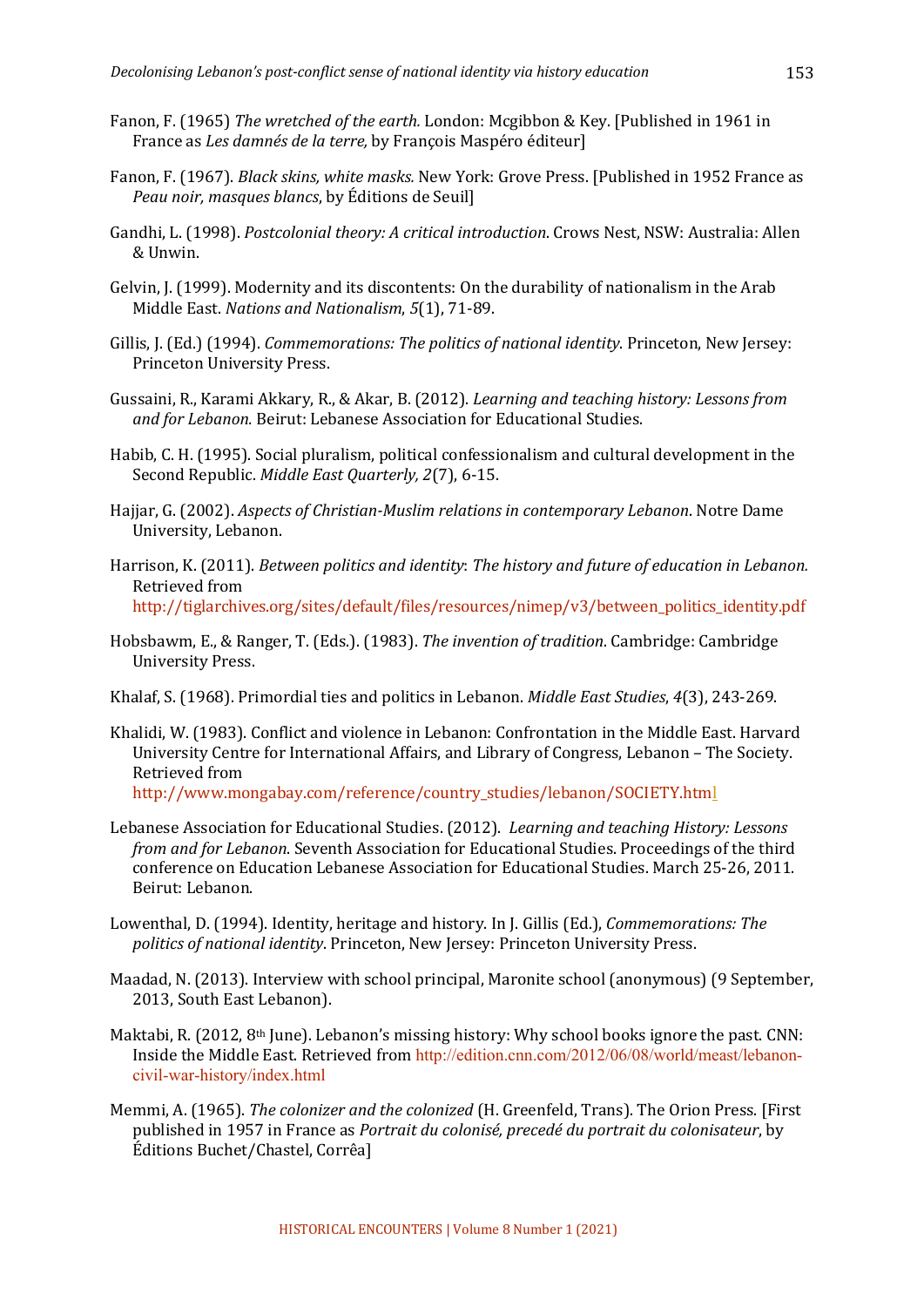- Memmi, A. (2006). *Decolonization and the decolonized* (R. Bonnono, Trans). Minnesota: University of Minnesota Press. [First published in 2004 in France as *Portrait du decolonisé*: *arabo-musulman et de quelques autres*, by Éditions Gallimard, Paris]
- Mikdadi, L. (1983). *Surviving the siege of Beirut: A personal account.* London: Onyx Press.
- National Centre for Educational Research and Development (NECRD) (1995). *Education Reform Review*.
- Nehme, R. (2006). *The standardized history textbook for Lebanon impact of politics on education.* (Masters dissertatiuon, Lebanese American University, Beirut).
- Said, E. (1993). *Culture and Imperialism*. London: Chatto & Windus.
- Salibi, K. (1993). *The Modern History of Lebanon*. Delmar, New York: Caravan Books.
- The United Nations Educational, Scientific and Cultural Organisation (UNESCO) (2008). *Institute for Statistic Database.* Retrieved from https://en.unesco.org
- The United Nations International Children's Emergency Fund (UNICEF) (2007). *The Humanitarian Action Report 2007.* Retrieved from https://www.unicef.org/reports/humanitarian-action-report-2007
- The World Bank Group (2006). The Republic of Lebanon.
- Toronto, J. & Eissa, M. (2007). Egypt: Promoting tolerance, defending against Islamism. In E. Abdellah & G. Starrett (Eds.), *Teaching Islam* (pp. 27-51). London: Lynne Reinner Publishers.
- Wettig, H. (2004, 2<sup>nd</sup> August). Is the latest version of the national history fit to print? The Daily *Star*.
- Zerubavel, Y. (1994). The historic, the legendary, and the incredible: invented tradition and collective memory in Israel (pp. 105-125). In J. Gillis (Ed.), *Commemorations: The politics of national identity*. Princeton: Princeton University Press.

## **Endnotes**

<sup>1</sup> The Druze constitute one of the 17 recognised minority groups in Lebanon. It is a monotheistic and Abrahamic religion.

<sup>2</sup> Millet system: was introduced by the Ottomans as an autonomous self-governing religious community – the size, power and duration of these autonomous regions varied across the Empire.

<sup>&</sup>lt;sup>3</sup> Government by grand coalition or power sharing arrangement, as opposed to majoritarian democracy. Usually adopted by states with internal divisions along ethnic, religious or linguistic lines.